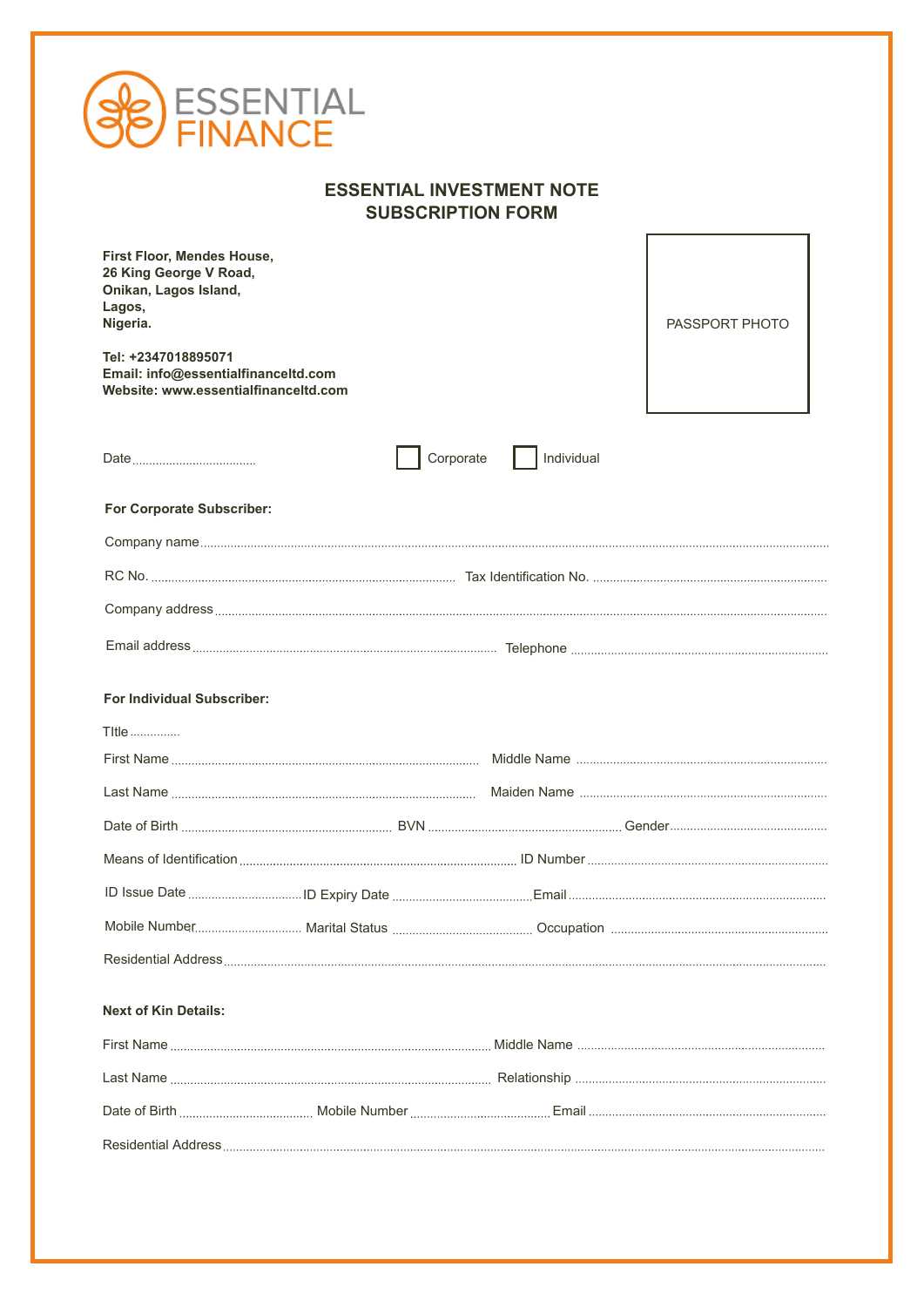

| <b>Subscription Mandate:</b><br>Product: Essential Finance Ltd Investment Note Clothers Payment Options: Cheque Transfer<br>Value of Subscription (figures) <b>Construction and Construction</b> Construction and Construction and Construction and Construction and Construction and Construction and Construction and Construction and Construction and Const |  |
|-----------------------------------------------------------------------------------------------------------------------------------------------------------------------------------------------------------------------------------------------------------------------------------------------------------------------------------------------------------------|--|
|                                                                                                                                                                                                                                                                                                                                                                 |  |
|                                                                                                                                                                                                                                                                                                                                                                 |  |
|                                                                                                                                                                                                                                                                                                                                                                 |  |

**All funds inflow should be made to: Essential Finance Limited 6825418012 FCMB.**

## **Term and Conditions**

We confirm and agree that all transactions between us ("Note holder") and Essential Finance Limited (The Company) shall be governed by the conditions contained herein.

## General Terms

1. Definitions: 'EFL', 'Our', 'Us', 'we', means Essential Finance Limited. Business Day means day on which Nigerian banks are opened for business. 'You', 'Your' means the subscriber who is the person or persons in whose name the subscription is held.

2. EFL is hereby authorized to undertake all Know Your Customer (KYC) procedures specified by applicable laws and/or regulations and/or policies.

3. Tenor: This instrument is 4 years. However, note holders can redeem their instrument at the 1st, 2nd, 3rd or 4th year maturity, subject to 3 months prior notice to the company.

4. Payment of Interest: The interest rate applicable to this instrument is fixed at the time of completing this form for the whole of the nominated term.

5. Interest is calculated daily on the balance or sum received, commencing on the first day when value is received from the trustees up to the date of maturity. Interest will be credited to a nominated bank account annually (365 days)

6. Premature Liquidation: This subscription can only be liquidated at the anniversary of the 1st or 2nd year subject to a 3 Month prior notice to the company.

7. Breach of Prevailing Laws: If it appears to EFL that the subscriber may,

> a. Be in breach of the laws of Nigeria or of any other

jurisdiction relating to money laundering. terrorism, or

b. Appear in a list of persons with whom dealings are proscribed by the government or regulatory authority of any jurisdiction; EFL may immediately take one of the following actions:

c. Refuse to process any transaction for/ of/ from the subscriber.

d. Suspend the provision of this product to the subscriber's account.

- e. Freeze the subscriber's account,
- f. Close the subscriber's account,
- g. Take any or all of the above actions.

EFL's Limitations of Liabilities

8. The Subscriber agrees to hold EFL free of any responsibility for any loss or damage of funds given to EFL due to any future Government order, law, tax embargo, moratorium, exchange restriction or fluctuations and / or all other causes beyond the control of EFL.

9. The Subscriber accepts that any disagreement on entries in certificate issued will be made by him/her/them within Fifteen (15) working days of the dispatch of the certificate. Failure to receive any of such notice of disagreement with the entries therein within the stipulated time frame shall amount to acquiescence that all entries in the certificate have been entered correctly.

10. Communications: Any communication by EFL shall be deemed to have been made as soon as it is sent to the most recent address provided by the subscriber and the date indicated on the duplicate copy of such letter or on EFL mailing list will constitute that date on which the communication was sent.